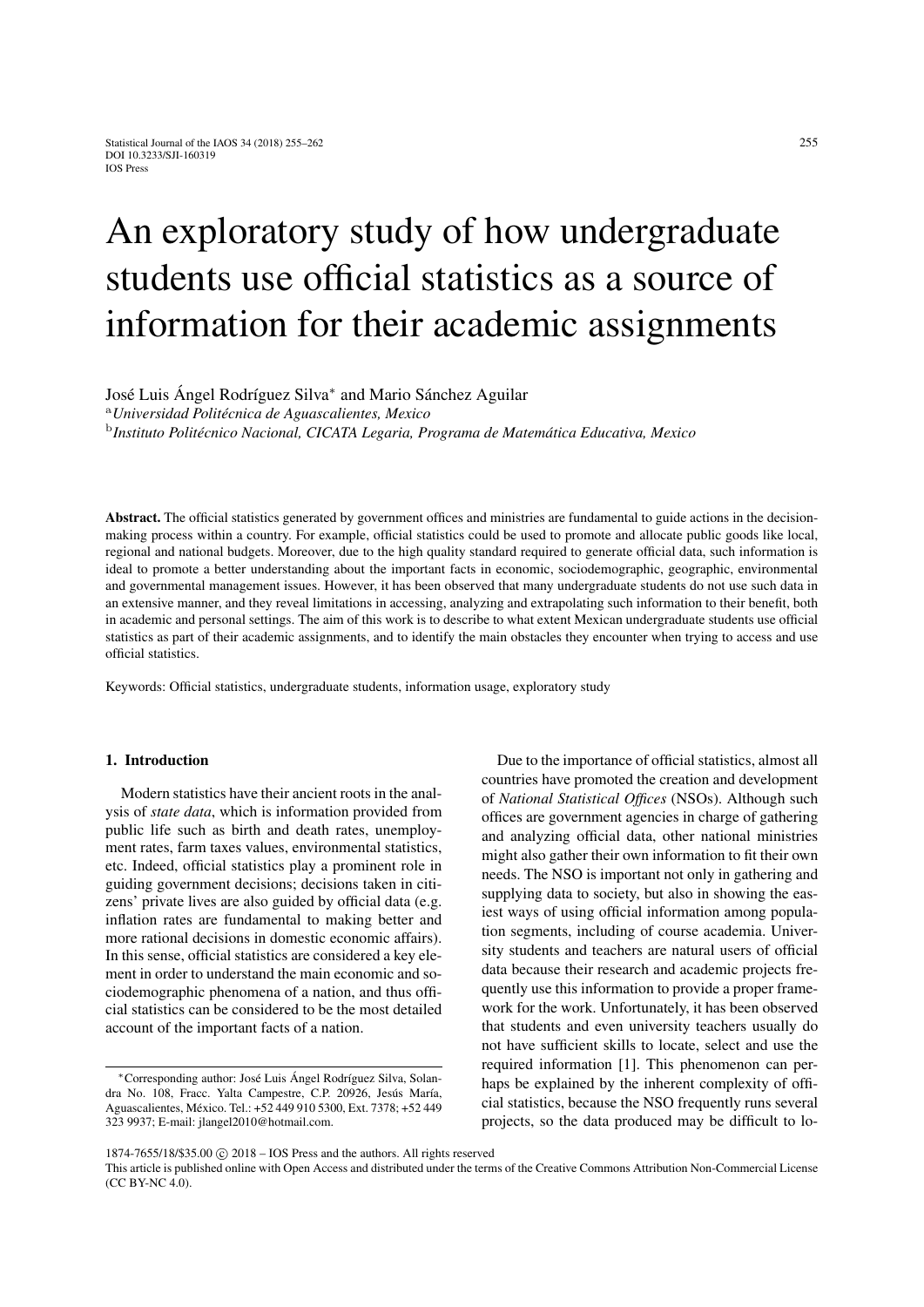cate. But this is not the only obstacle to the proper use of official information: in some cases the analysts effectively locate the information, but then use it in an inadequate way, for example by not considering the sampling statistical properties of a multistage design of a survey.

Using this background, we can now enunciate the main objectives of the study reported in this manuscript:

- (1) To know to what extent undergraduate Mexican students use official information as an aid to support their academic projects and assignments, and
- (2) To know how easy it is for them to access and use such data and the type of information most frequently consulted.

With this study we expand our knowledge on the barriers or obstacles that undergraduate students may encounter when trying to make use of official statistics as part of their school assignments, and try to promote the use of official statistics in this sector of society.

The manuscript is structured as follows: we will begin with a brief review of the origin and status of official statistics in Mexico, then we will present a review of literature relevant to the study. Next we describe the method followed to gather and analyze field information; after this we present the results of the data analysis. Finally we discuss the main findings and provide suggestions on how to promote a more widespread use of official data.

### 2. On the status of official statistics in Mexico

National Statistical Offices (NSOs) are government agencies in charge of gathering and analyzing official data. In the case of Mexico, where this study was developed, the NSO is the National Institute of Statistics and Geography (INEGI, by its Spanish acronym).

Due to constitutional reforms in articles XXVI and XXIX-D of the Mexican Political Constitution, in 2008 the National System of Statistical and Geographic Information (NSSGI) was created; one of its objectives is to promote among the population the use of official statistical and geographic information generated by the different government offices. The NSSGI itself is coordinated by INEGI, which has technical, administrative and management autonomy (and it is one of the very few NSOs in the world to have such status, carrying out surveys not only in statistics but also in geographic issues). INEGI has performed several actions to promote the use and dissemination of official statistics, such as intensive radio and TV spots, promotion among universities through invited lectures, etc.

To illustrate this kind of popularization initiative, INEGI promoted the writing of a book [\[2\]](#page-5-1) entitled "What the indicators indicate" ("Lo que indican los indicadores", in Spanish) to explain several economic indicators; in addition, it has developed several electronic games aimed at children in order to illustrate several statistical or geographic facts about the country [\[3\]](#page-5-2). As an additional example, INEGI has promoted to increase the statistical skills of some of its employees by promoting a Master of Science in Official Statistics in combination with the Mathematical Research Center of Mexico (CIMAT, by its Spanish acronym), with the goal of increasing the quality and quantity of projects, a situation that could benefit the end users of official information.

However, these actions have proved not to be enough to impact wider segments of Mexican society. This is particularly true for statistics students and teachers at the undergraduate level. We have noticed through our own teaching experience that several undergraduate students and teachers have not developed the appropriate skills to properly use the vast set of official statistical information provided by INEGI and other government offices in Mexico.

From a nation's point of view, the non-use or misuse of official statistics is illogical because is very common that high-scale projects (like a national census or very demanding surveys) are quite expensive, and their costs are supported by society itself. Therefore, if societies do not use such information, an inefficient operability framework is created. Equivalently, the high cost of producing official data makes it absurd not to use it to promote better life standards. This situation is one of the reasons we developed this study, in which we identify some of the difficulties faced by undergraduate students in Mexico when trying to locate and use official statistics as part of their studies (descriptive summaries and databases, both located on the INEGI website). It is important to mention that the student sample was extracted from the city of Aguascalientes, where INEGI has its headquarters, and thus the students may be more familiar with INEGI; however, in the experience of the authors of this article, this effect would be minimal because INEGI has a national infrastructure and a permanent presence on the news – radio, TV and social networks – so this effect was not taken into consideration in this study.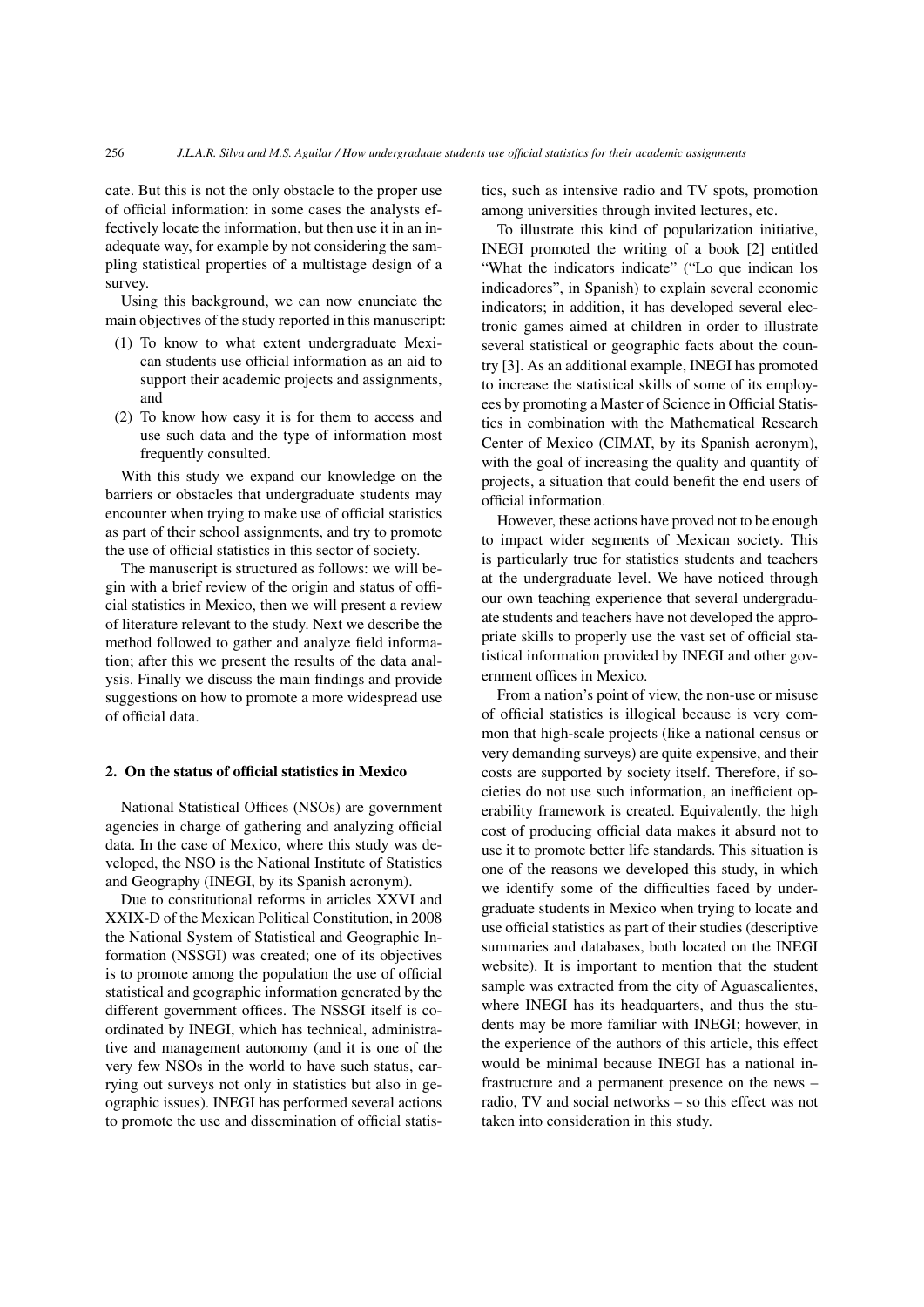#### 3. Review of the literature

Several authors have pointed out the importance of the correct use of statistical data in order to guide certain aspects of the everyday decision-making process. For example, Moore and Notz [\[4\]](#page-5-3) have noted that there is a widespread misunderstanding about how to interpret statistical data. Paulos [\[5\]](#page-5-4) goes further by remarking on several undesirable consequences of being statistically illiterate even in day-to-day settings. In [\[6\]](#page-5-5) it is shown that statistics is crucial for creating a reference framework to support well-informed decision processes, for example in the exchange of information between physicians and patients; in [\[7\]](#page-5-6) we can find three examples of the importance of having basic capabilities in legal situations. In other words, it has been well established in the literature that there are important consequences of being statistically illiterate in academic, professional and daily contexts.

Moreover, the importance of cooperation between statisticians and academics has been recognized. For example, [\[8\]](#page-5-7) mentions the importance of having (at minimum) statistical literacy and the fundamental role to be played by statisticians. Another example can be found in [\[9\]](#page-5-8), which presents the successful cooperation between official and academic statisticians in the development of a statistical seasonal adjustment project. Finally, in the Mexican context, there is at least one successful official-academic statistics project, integrated by INEGI and CIMAT: a cooperative Master of Science (MSc) project. Since 2007, several INEGI employees have developed projects involving the application of academic statistics to official applications. For example, [\[10\]](#page-6-0) documents the summary of an MSc thesis to provide a better fitting of the right-tail income distribution based upon a particular data set from a survey applied by INEGI, the National Survey of Incomes and Expenditures in Households in Mexico (ENIGH, by its Spanish acronym). More comments about the benefits of the interaction between academics and official statistics, particularly in some unexploited areas of such interaction, are presented in [\[11\]](#page-6-1).

It has further been discussed in literature the importance of having students with sufficient skills to use official data, to exploit its capabilities and recognize its limitations. For example, [\[12\]](#page-6-2) mentions the benefits of having well-trained students who can use official information and the role to be played by the NSO in the pursuit of this goal. In [\[13\]](#page-6-3), some consequences about the learning of official statistics by using the Internet are explored. [\[14\]](#page-6-4) sets out particular academic problems produced by using official statistics in some specialized subjects like sociology. However, despite the often-claimed and sustained importance of students using official statistics, there is acknowledgment of the existence of a pedagogical problem associated with students' use of official statistics.

#### 4. Method

To develop the study we invited several students from the eight most eminent public and private universities in the city of Aguascalientes, Mexico, i.e., the sampled population was defined as students from universities of Aguascalientes. We chose this city because it is where the first author of this article lives and works as statistics teacher, which facilitated access to local universities and their students. The specific sample of universities was divided as follows:

- Public: Autonomous University of Aguascalientes (UAA), Aguascalientes Institute of Technology (ITA), Polytechnic University (UPA) and Technologic University (UTA).
- Private: Monterrey Institute of Technology (ITESM), University of the Mexican Valley (UVM), Pan-American University (UP) and Cuauhtémoc University (UC).

Table [1](#page-3-0) shows the different samples used in this study (these sample sizes show such figures by the feasibility of the application of the questionnaires). The numbers of selected students are given in the second column, the number of bachelor students in the third column, and their average age is included in the fourth column. It is important to mention that in Aguascalientes there are 10 public universities and 27 private universities.

We designed a questionnaire to be applied to a random sample of students from these universities. The design of the questionnaire is presented in the next section.

#### *4.1. Questionnaire design*

The questionnaire (see Appendix) was designed to gather information about the students' habits, attitudes and confidence about official information and the use thereof. Due to the fact that the main official statistical bureau in Mexico is INEGI, several questions are around the perceptions of students about the Mexican NSO. Finally, although we acknowledge that the questionnaire does not cover all the possible problems that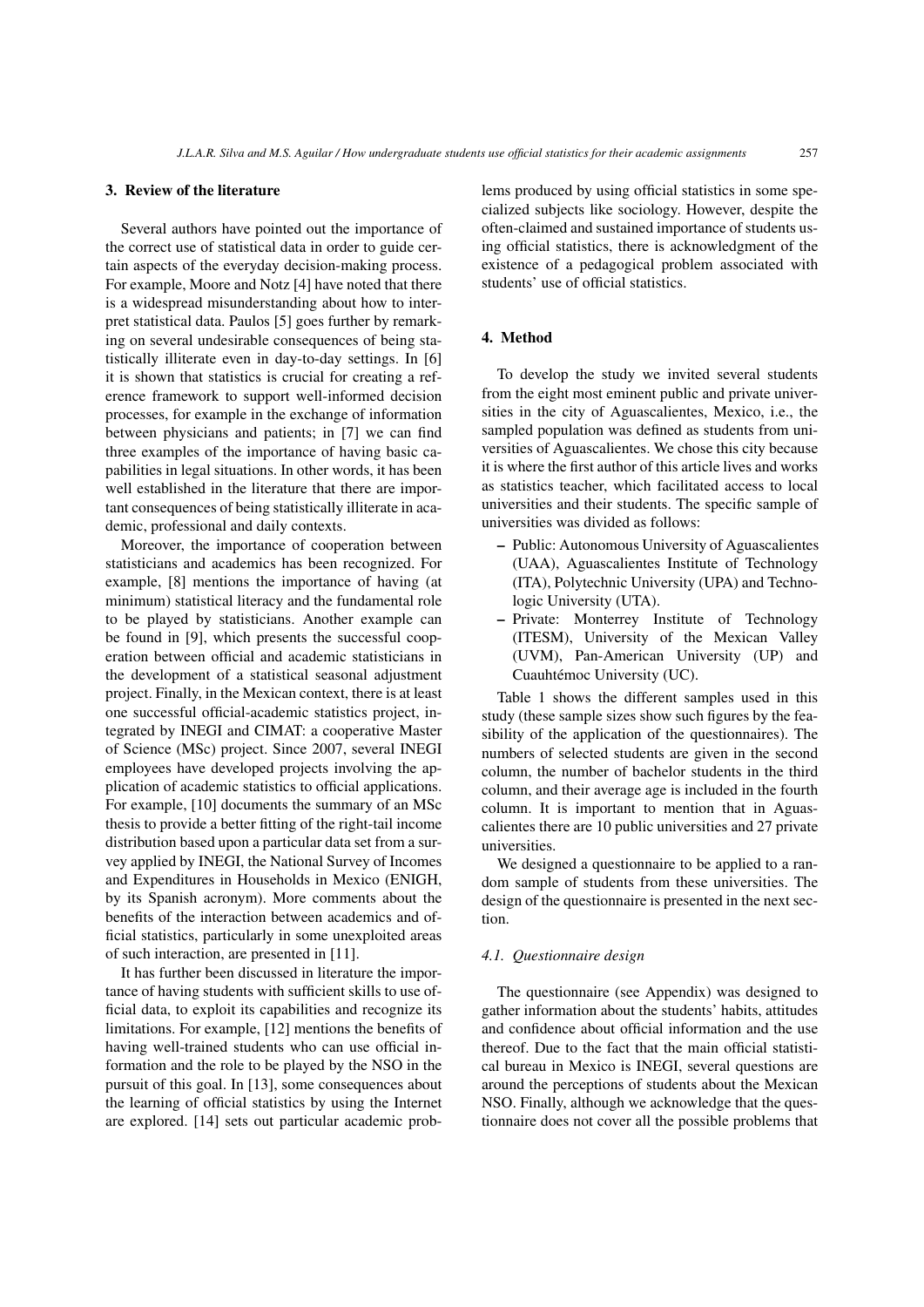258 *J.L.A.R. Silva and M.S. Aguilar / How undergraduate students use official statistics for their academic assignments*

<span id="page-3-0"></span>

| Type    | Institution name                              | Number of students | Number of bachelor students | Average age |  |
|---------|-----------------------------------------------|--------------------|-----------------------------|-------------|--|
| Public  | Autonomous University of Aguascalientes (UAA) | 115                | 14.513                      | 20.1        |  |
|         | Aguascalientes Institute of Technology (ITA)  | 133                | 6.410                       | 19.8        |  |
|         | Aguascalientes Polytechnic University (UPA)   | 113                | 2,352                       | 20          |  |
|         | Aguascalientes Technologic University (UTA)   | 121                | 1.146                       | 20.2        |  |
| Private | Monterrey Institute of Technology (ITESM)     | 111                | 1.113                       | 20.6        |  |
|         | University of the Mexican Valley (UVM)        | 125                | 752                         | 21.2        |  |
|         | Pan-American University (UP)                  | 130                | 1.279                       | 20.4        |  |
|         | Cuauhtémoc University (UC)                    | 118                | 3.142                       | 20.7        |  |

Table 1 Universities participating in the study, number of students selected, number of bachelor students and students' average age

could arise from the use – or misuse – of official statistics, we decided to have a shorter questionnaire in order to avoid a non-response problem due to excessive length.

#### *4.2. Statistical sample design*

The questionnaires were administered during one week, from Monday to Friday, dividing the implementation of the questionnaires into three sessions, each with the same number of participating students (e.g. the 117 questionnaires administered to UAA students were divided into three sets, each one of  $117/3 =$ 39 students), at 10:00, 12:00 and 14:00. This procedure was followed to minimize error bias from "morning" against "afternoon" students (which in some cases could imply, because of their working activities, some kind of bias. In our case, it was proved that this fact did not influence the results, i.e., there is no significant difference between "morning" and "afternoon" students). However, one limitation of this study is that "night" or "Saturday" students were not selected in our study, simply because we consider that due to the reduced number of such kind of students, their perceptions could not have a significant impact in the results.

Natural clusters are: the universities themselves, morning vs afternoon vs night students, undergraduate vs graduate students, and female vs male students. In bachelor degrees, clusters include the year of study (freshman, sophomore, junior and senior), private vs public and finally (without trying to be absolutely comprehensive) "hard sciences" (like engineering) vs humanistic studies. As we will see in the results section, between these strata, we did not observe significant differences among these groups, and the perceived perception was related rather with the sub-dimensions of the use of official information itself, like the credibility of the NSO or the ease of use of the information on the website. Moreover, the sampling was not restricted to one particular career. Student participation was voluntary.

With these elements, we consider that despite the limitations of any sample design, the one that is proposed could contribute to understanding the problem of the use of official information by students.

We take as the pivotal variable question number 5, i.e., whether students have consulted the INEGI website at least once during the last six months. By applying a pilot survey to 100 students (50 students from UAA, a public university, and 50 students from ITESM, a private educational institution), we found the following: around 47% of respondents answered that they haven't consulted the INEGI website, whereas the remaining 53% of students answered that they have visited the INEGI Internet site. We applied the following expression for the minimum sample determination:  $n = (z_\alpha^2 pq)/\varepsilon^2$ , where we considered the following values: the significance level  $\alpha$  was fixed at 0.05 (i.e. we considered the experiment to have a 95% significance level);  $p$  and  $q$  the success and failure proportions respectively, were 0.5 (by the pilot findings and also in order to maximize the value of the sample size), and the estimation error  $\varepsilon$  was equal to 0.05.

#### 5. Results

Table [2](#page-4-0) contains some of the main results derived from the analysis of the answers to the questionnaires. There are some interesting facts to note:

- Students in general do not extensively use government (official) information, due perhaps to the fact they do not regularly visit the official websites.
- Most of the students use official government information in assignments related to economic, financial or research matters. That is, despite the existence of engineering information (like construction or energy data), it seems that, for the most part, the information used is of an economicfinancial nature.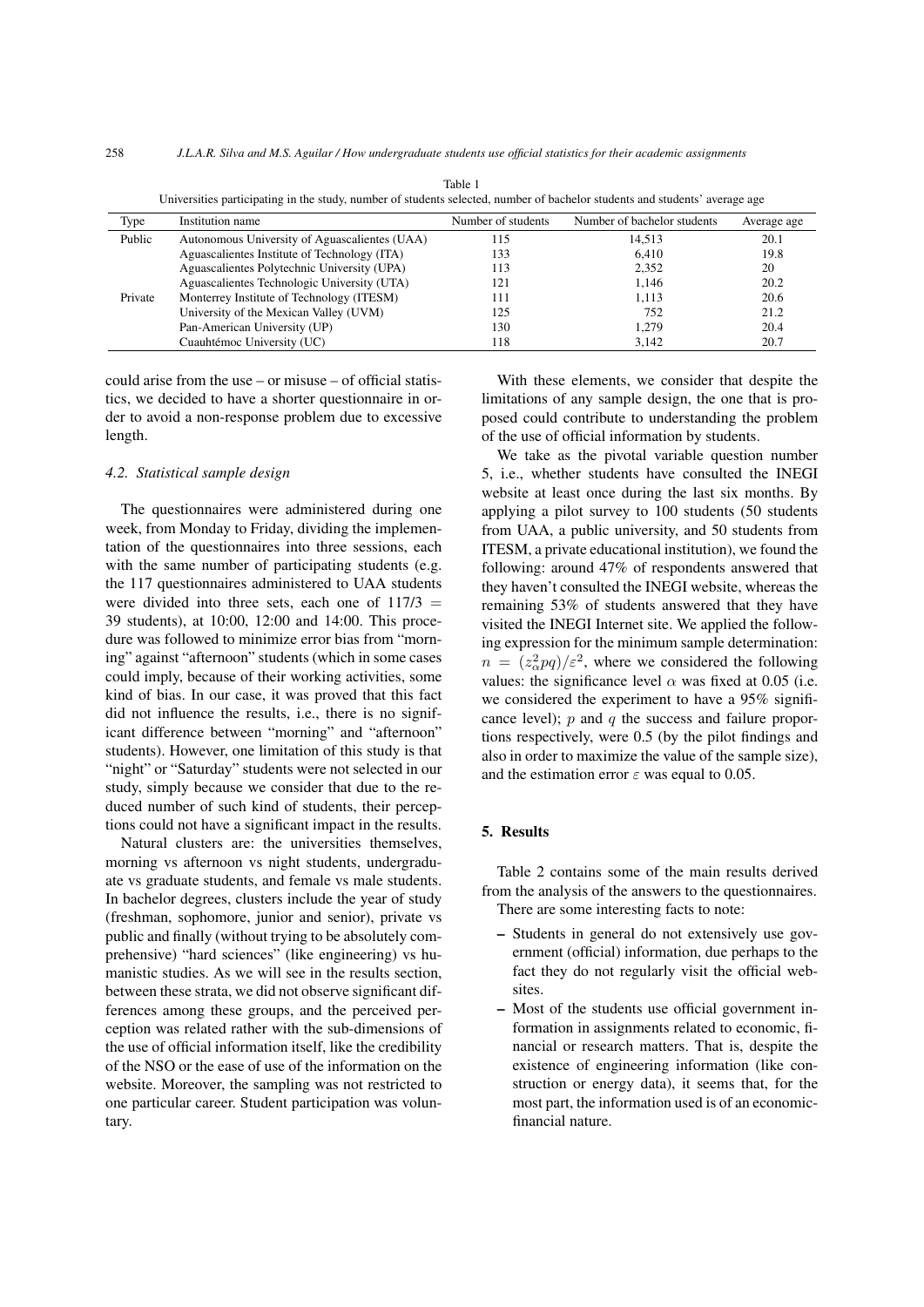Table 2 Students' answers to questionnaire items

<span id="page-4-0"></span>

| Item | Students' answers                                                |  |  |  |  |  |
|------|------------------------------------------------------------------|--|--|--|--|--|
| 1    | Most frequent: $2(676 \text{ cases} = 70\%)$                     |  |  |  |  |  |
|      | Second most frequent: $1(203 \text{ cases} = 21\%)$              |  |  |  |  |  |
|      | Third most frequent: 0 (48 cases $= 5\%$ )                       |  |  |  |  |  |
| 2    | Most frequent: Economics (609 cases $= 63\%$ )                   |  |  |  |  |  |
|      | Second most frequent: Finance (164 cases $= 17\%$ )              |  |  |  |  |  |
|      | Third most frequent: Research methods $(77 \text{ cases} =$      |  |  |  |  |  |
|      | 8%)                                                              |  |  |  |  |  |
| 3    | Most frequent: Android apps $(802 \text{ cases} = 83\%)$         |  |  |  |  |  |
|      | Second most frequent: Internet (145 cases $= 15\%$ )             |  |  |  |  |  |
|      | Third most frequent: Specialized consulting centers              |  |  |  |  |  |
|      | $(10 \text{ cases} = 1\%)$                                       |  |  |  |  |  |
| 4    | Most frequent: INEGI (372 cases $= 55\%)$                        |  |  |  |  |  |
|      | Second most frequent: Ministry of Economy (155                   |  |  |  |  |  |
|      | $cases = 23\%)$                                                  |  |  |  |  |  |
|      | Third most frequent: Labor and Social Welfare (81)               |  |  |  |  |  |
|      | cases = $12\%$ )                                                 |  |  |  |  |  |
| 5    | Yes: $628 \text{ cases} = 65\%$ ; No: 338 cases = 35%            |  |  |  |  |  |
| 6    | Economic: $406$ cases $= 42\%$                                   |  |  |  |  |  |
|      | Sociodemographic: 338 cases = $35\%$                             |  |  |  |  |  |
|      | Geographic and environmental: 155 cases = $16\%$                 |  |  |  |  |  |
|      | Government and justice management: $48 \text{ cases} = 5\%$      |  |  |  |  |  |
|      | Other: 19 cases $= 2\%$                                          |  |  |  |  |  |
| 7    | Yes: 937 cases = $97\%$ ; No: 29 cases = $3\%$                   |  |  |  |  |  |
| 8    | Yes: 840 cases = $87\%$ ; No: 126 cases = $13\%$                 |  |  |  |  |  |
| 9    | $Mean = 5.3$                                                     |  |  |  |  |  |
| 10   | Most frequent: Simplify the classification of themes             |  |  |  |  |  |
|      | $(502 \text{ cases} = 52\%)$                                     |  |  |  |  |  |
| 11   | Yes: $502 \text{ cases} = 52\%$ ; No: $464 \text{ cases} = 48\%$ |  |  |  |  |  |

- It is remarkable that the most preferred means to gather official information is through Android apps (smartphones and tablets); some years ago the PC-Internet platform was the most utilized. This can be answered in several ways, one of them being found in [\[15\]](#page-6-5) where some plausible scenarios in the complex interplay of the Internet and new emerging technologies like Android apps is discussed.
- INEGI is one of the most frequented bureaus to gather official information, along with the Ministry of Economy, but it was somewhat surprising that the Ministry of Labor and Social Welfare took third place as an information source (perhaps due to the unemployment data that the office produces).
- It is important to notice that although students' level of credibility of government information is low (item 11, with a 52% credibility score), students have huge confidence in INEGI (item 7, with 97%).

Now, we present some cross tabulations in order to increase the information derived from the statistical analysis. In Table [3](#page-5-9) is shown the frequency of consulting official information per academic subject. As

was established previously, economic, financial and research methods were the most prevalent assignments, but it is also interesting that demography, environment and biology subjects are also consulted frequently.

Another interesting cross tabulation is between items 7 and 9, i.e., the credibility of the INEGI information against the ease of use of its website. In Table [4](#page-5-10) is shown the interesting fact that despite the mean being almost 5.3 (approximately in the middle), there is a non-trivial number of students (261 in the 6 value of ease of use and 123 in the 7 value of that variable) showing a potential correlation between the ease of use of the INEGI website and its credibility among students (and perhaps, among the general population).

A final cross tabulation we want to present is shown in Table [5.](#page-5-11) Here we match item 9, ease of use of INEGI information, against the most problematic areas to improve in the INEGI website. Here we note as an interesting fact, that no student considered that the information on the INEGI website has a 0 (most difficult) nor a 10 (easiest) value. Moreover, it is important to note that the statistical devices or tools (denoted in the column title as "4") have a relatively low demand among students. This could be explained by two factors: that the statistical tools themselves are enough and sufficient as they are provided on the INEGI website, or that there is no need for sophisticated methods of multivariate statistics, time series analysis or related tools.

### 6. Final remarks

Official statistics are of fundamental importance in understanding the important facts about economic, sociodemographic, geographic, environmental and governmental management in a country. However, as has been shown in this work, in general terms and despite Mexican government efforts, the official information does not have too much credibility among undergraduate students, though the information produced by INEGI does. That is, despite being a governmentsupported organization, INEGI has remarkable credibility among undergraduate students as was shown in the results of survey item number 7. However, it is also true that the general impression students have about accessing information on the INEGI website is that data is difficult to access. This could be a consequence of the enormous amount of data derived from the several official statistics projects developed by INEGI.

Based on our own experience, i.e., not derived directly from the results of this study, but with certain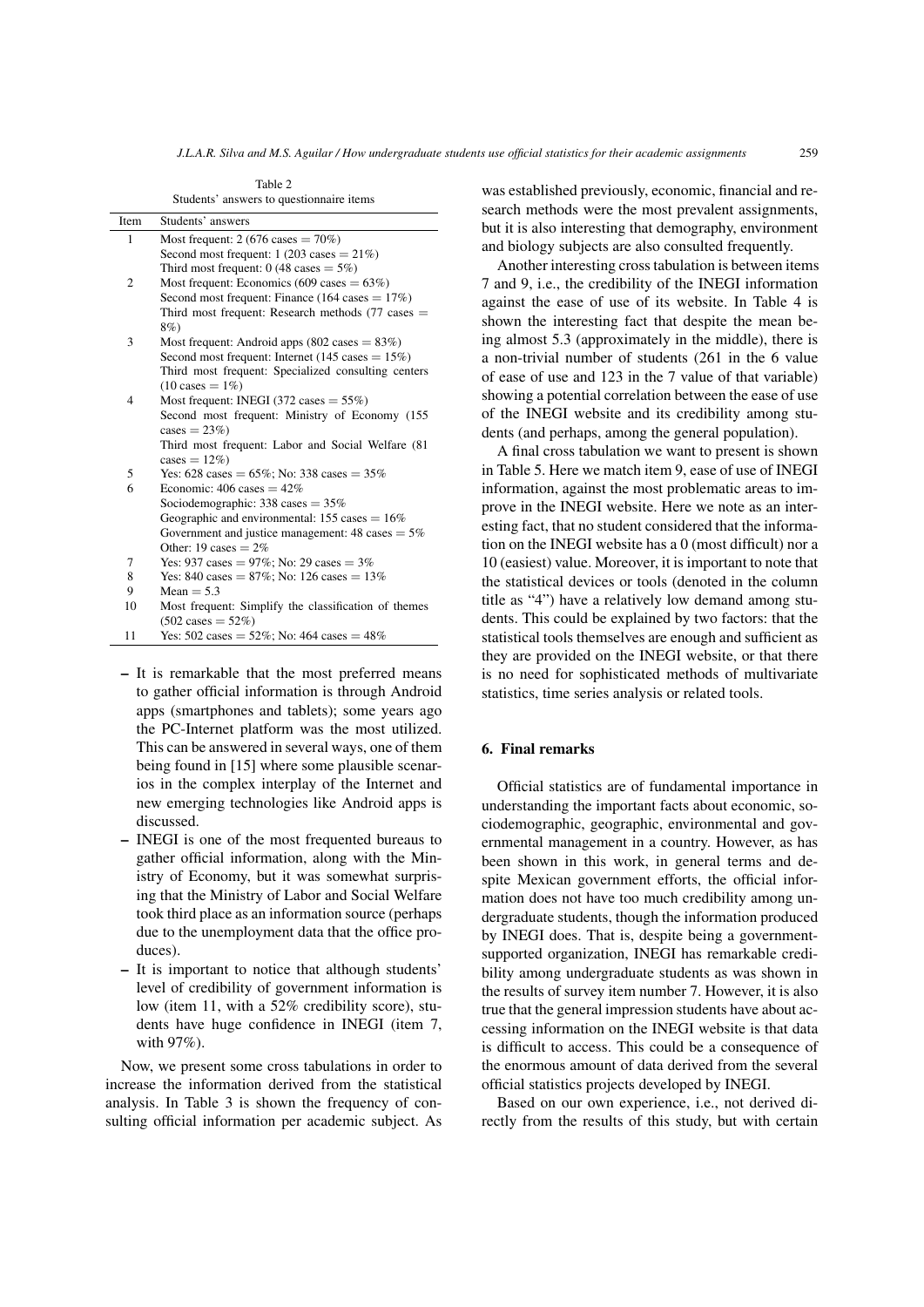<span id="page-5-9"></span>

| Item 2 |         |            |           |             |             |         |                     |                  |
|--------|---------|------------|-----------|-------------|-------------|---------|---------------------|------------------|
| Item 1 | Biology | Demography | Economics | Engineering | Environment | Finance | Quatitative methods | Research methods |
|        |         |            | 28        |             |             |         |                     |                  |
|        |         |            | 130       |             |             | 28      |                     |                  |
|        | 10      | 30         | 426       |             |             | 119     |                     |                  |
|        |         |            |           |             |             |         |                     |                  |
|        |         |            |           |             |             |         |                     |                  |
|        |         |            |           |             |             |         |                     |                  |
|        |         |            |           |             |             |         |                     |                  |
|        |         |            |           |             |             |         |                     |                  |
|        |         |            |           |             |             |         |                     |                  |

Table 3 Cross tabulation of frequency of consulting government information (item 1) against academic subjects consulted (item 2)

<span id="page-5-10"></span>Table 4 Cross tabulation of credibility of INEGI information (item 7) and the ease of use its website (item 9)

| Item 9 |  |    |     |     |     |     |  |  |
|--------|--|----|-----|-----|-----|-----|--|--|
| Item 7 |  |    |     |     |     |     |  |  |
|        |  | 36 | 178 | 328 | 261 | '23 |  |  |
|        |  |    |     |     | Q   |     |  |  |

<span id="page-5-11"></span>Table 5 Cross tabulation of ease of use of INEGI information (item 9) and themes to be simplified on the INEGI website (item10)

| Item 10 |  |     |                |  |    |  |  |  |
|---------|--|-----|----------------|--|----|--|--|--|
| Item 9  |  |     | 3              |  |    |  |  |  |
| 2       |  |     |                |  |    |  |  |  |
| 3       |  | 20  |                |  |    |  |  |  |
|         |  | 102 | 39             |  | 40 |  |  |  |
|         |  | 173 | 78             |  | 71 |  |  |  |
| 6       |  | 133 | 62             |  | 60 |  |  |  |
|         |  | 66  | 33             |  | 24 |  |  |  |
|         |  |     | $\mathfrak{D}$ |  |    |  |  |  |
|         |  |     |                |  |    |  |  |  |

reasonability due our practice, we claim that this fact could be due to a Constitutional Reform in Mexico, in 2008, when INEGI changed its government status to an autonomous organization with financial and technical autonomy. That is, by this split of the Mexican government, society in general was prone to increase its confidence in INEGI's information, especially in government data such as the inflation rate and unemployment.

According to our experience, this problem could be lessened, at least to some degree, by favoring more intimate contact between the official statistics offices and academia. This could be promoted by offering academic lectures – delivered for example by official seniors of INEGI and other ministries – that provide insight and advice on the use of official statistics. Another way of promoting this contact could be by fostering MSc and PhD studies in statistics among the personnel of the NSO in well-recognized academic institutions. Finally, and this could be the most difficult problem to solve, the NSO should seriously think about how to simplify the way official statistics are presented to the general population, in order to make access easier for students and general users of official statistics.

As has been said before, we recognize that this is a complex issue, and this article tries to give a first insight, in the Mexican context, to study, analyze and try to solve this academic-official connection.

#### References

- <span id="page-5-0"></span>[1] Ho FH. The Role of Statistical Agencies in the Promotion of Statistical Literacy Among Students. Paper presented at 55th meeting of the International Statistical Institute; 2005; Sidney. Available from: http://iase-web.org/documents/papers/isi55/ Ho.pdf.
- <span id="page-5-1"></span>[2] Heath J. What the indicators indicate [Lo que indican los indicadores]. Mexico: National Institute of Statistics and Geography; 2011: 419. Available from: http://internet.contenidos. inegi.org.mx/contenidos/productos//prod\_serv/contenidos/ espanol/bvinegi/productos/estudios/indican\_indi/indica\_v25 iv12.pdf.
- <span id="page-5-2"></span>[3] National Institute of Statistics and Geography. *Count me* [Cuéntame] [Internet]. Mexico: INEGI; 2013. Available from: http://cuentame.inegi.org.mx/juegos/default.aspx?tema=J.
- <span id="page-5-3"></span>[4] Moore DS and Notz WI. Statistics: Concepts and Controversies. 7th ed. New York: W.H. Freeman; 2007: 561.
- <span id="page-5-4"></span>[5] Paulos JA. Innumeracy: Mathematical Illiteracy and Its Consequences. New York: Vintage Books; 1990: 180.
- <span id="page-5-5"></span>[6] Gaissmaier W, Gigerenzer G. Statistical illiteracy undermines informed shared decision making. Z Evid Fortbild Qual Gesundhwes. 2008; 102(7): 411-3.
- <span id="page-5-6"></span>[7] Silva JLAR. Probability and statistics in legal issues [Probabilidad y estadística en situaciones legales]. Ciencia UANL. 2014; 17(68): 8-12. Available from: http://cienciauanl.uanl. mx/?p=1937.
- <span id="page-5-7"></span>[8] Pullinger J. Statistics making an impact. J. R. Statist. Soc. A. 2013; 176(Part 4): 819-839. Available from: http://www.rss. org.uk/Images/PDF/publications/rss-presidents-addressjohn-pullinger-2013.pdf.
- <span id="page-5-8"></span>[9] Depoutot R. Co-operation between official and academic statisticians: the seasonal adjustment project of the European Statistical System. In: Bulletin of the International Statistical Institute. Proceedings of the 52nd session. Tome LVIII; 1999; Finland. Available from: http://www.stat.fi/isi99/proceedings/ arkisto/varasto/depo1025.pdf.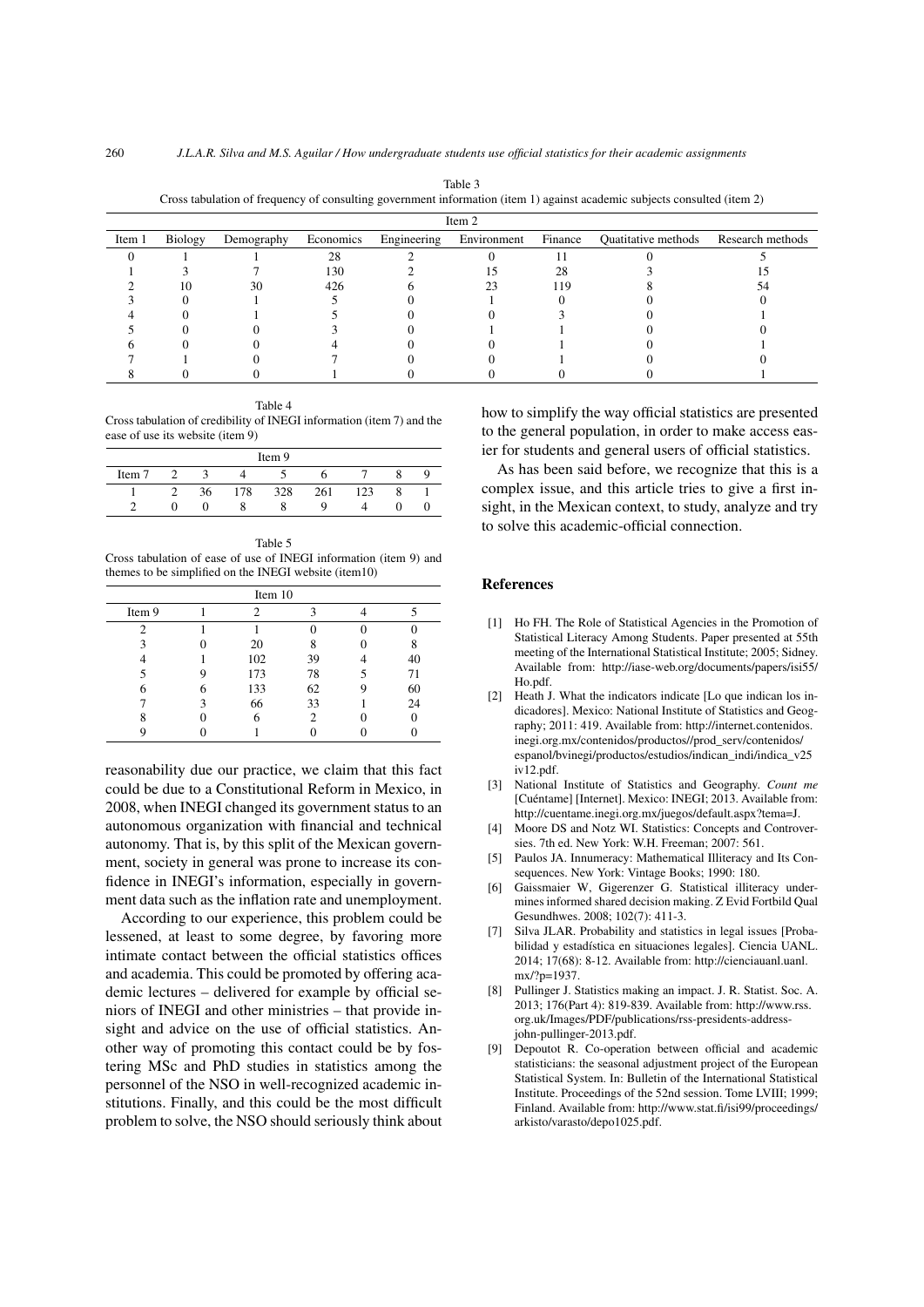- <span id="page-6-0"></span>[10] Silva JLAR. Comparative analysis of the fitting classical theory against the extreme value theory in the maximum income distribution [Análisis comparativo de la teoría clásica de ajustes con respecto a la teoría de valores extremos en la distribución de los máximos de los ingresos]. Boletín del Sistema Nacional de Información Estadística y Geográfica. 2009; 2(2): 30-53. Available from: https://goo.gl/g1FrNg.
- <span id="page-6-1"></span>[11] Saporta G. The unexploited mines of academic and official statistics. In: Academic and Official Statistics Cooperation. Proceedings of the Seminar on Academic and Official Statistics cooperation held in Bucharest in September 1998; Italy: Eurostat; 1998. pp. 11–15. Available from: http://cedric.cnam.fr/∼saporta/AOSC3.pdf.
- <span id="page-6-2"></span>[12] Nathan G. Cooperation between a bureau and an academic department of statistics as a basis for teaching official statistics. In: Proceedings of the 56th Session of the International Statistical Institute; 2007; Lisbon. Available at: http://iaseweb.org/documents/papers/isi56/IPM43\_Nathan.pdf.
- <span id="page-6-3"></span>[13] Weldon KL. Statistical education with official statistics and the Internet. Paper presented at 53rd meeting of the International Statistical Institute; 2001; Seoul. Available from: https://iase-web.org/documents/papers/isi53/844.pdf.
- <span id="page-6-4"></span>[14] Stockwell EG. Some problems concerning the use of official statistics in sociological research. Milbank Mem Fund Q,  $1965:43(1):10-16$ .
- <span id="page-6-5"></span>[15] de Mooij M. Media behavior and culture. In: Human and Mediated Communication around the World. Cham: Springer; 2014. p. 243-279.

## Appendix

Questionnaire designed to gather information about the students' habits, attitudes and confidence about official information.

1. *How many times during your academic semester do you consult government Internet websites to obtain information?*

 $\Box$  0;  $\Box$  1;  $\Box$  2;  $\Box$  3;  $\Box$  4;  $\Box$  5;  $\Box$  6;  $\Box$  7;

- $\Box$  8 or more, please specify:  $\Box$
- 2. *If any, what is the subject of your assignment(s) where you were requested to consult official or governmental information during your previous semester?*
	- $(1)$  Assignment 1:
	- $(2)$  Assignment 2:
	- $(3)$  Assignment 3:
- 3. *Which of the following do you use to carry out your consultation?*

 $(1)$   $\Box$  Internet;  $(2)$   $\Box$  Specialized consulting centers; (3)  $\Box$  Android apps; (4)  $\Box$  Mac/OS apps; (5)  $\Box$  Public libraries; (6)  $\Box$  Journals;

- (7)  $\Box$  Windows-based apps; (8)  $\Box$  Newspapers;
- (9)  $\Box$  Books; (10)  $\Box$  News (TV, radio, etc.)
- (11) Other. Please specify: \_\_\_\_\_\_\_\_\_\_\_\_\_\_\_

4. *List, in order of frequency, the name of the ministries you have consulted.*

 $(1)$   $\Box$  National Institute of Statistics and Geography (INEGI).

- $(2)$  Ministry of Energy.
- $(3)$   $\Box$  Ministry of State.
- $(4)$   $\Box$  Ministry of Foreign Affairs.
- $(5)$   $\Box$  National Defense.
- $(6)$   $\Box$  Marines.
- $(7)$   $\Box$  Ministry of Finance.
- $(8)$   $\Box$  Ministry of Social Development.

(9)  $\Box$  Ministry of Environment and Natural Resources.

- $(10)$   $\Box$  Ministry of Energy.
- $(11)$   $\Box$  Ministry of Economy.
- $(12)$   $\Box$  Ministry of Education.
- $(13)$   $\Box$  Ministry of Agriculture, Livestock, Fishing and Food.
- $(14)$   $\Box$  Ministry of Communications and Transportation.
- $(15)$   $\Box$  Ministry of Public Function.
- $(16)$   $\Box$  Ministry of Health.
- $(17)$   $\square$  Labor and Social Welfare.
- $(18)$   $\Box$  Ministry of Agricultural, Territorial and
- Urban Development.
- $(19)$   $\Box$  Ministry of Tourism.
- $(20)$   $\Box$  Legal Council of the Federal Executive.
- $(21)$   $\Box$  General Attorney of the Republic.
- $(22)$   $\Box$  Bank of Mexico.
- $(23)$   $\Box$  State Governments.
- $(24)$   $\Box$  Municipal Governments.
- $(25)$   $\Box$  Other. Please specify:
- 5. *Have you consulted the INEGI website during the last six months?*
	- $(1) \Box Y$ es;  $(2) \Box No$  (Go to question 7).
- 6. *What is the kind of information you have consulted on the INEGI website? (Please just mark one, the most frequent you've consulted.)*
	- $(1)$   $\square$  Economic
	- $(2)$   $\square$  Sociodemographic
	- $(3)$   $\Box$  Geographic and environmental
	- $(4)$   $\Box$  Government and justice management
	- (5)  $\Box$  Other. Please specify:
- 7. *Do you consider that the INEGI information has credibility?*
	- $(1) \square$  Yes;  $(2) \square$  No.
- 8. *Do you consider that the information is reasonably up-to-date on the INEGI website?*  $(1) \square$  Yes;  $(2) \square$  No.
- 9. *In a scale from 0 (most difficult) to 10 (easiest), how easy to use do you consider the INEGI Internet website to be?*